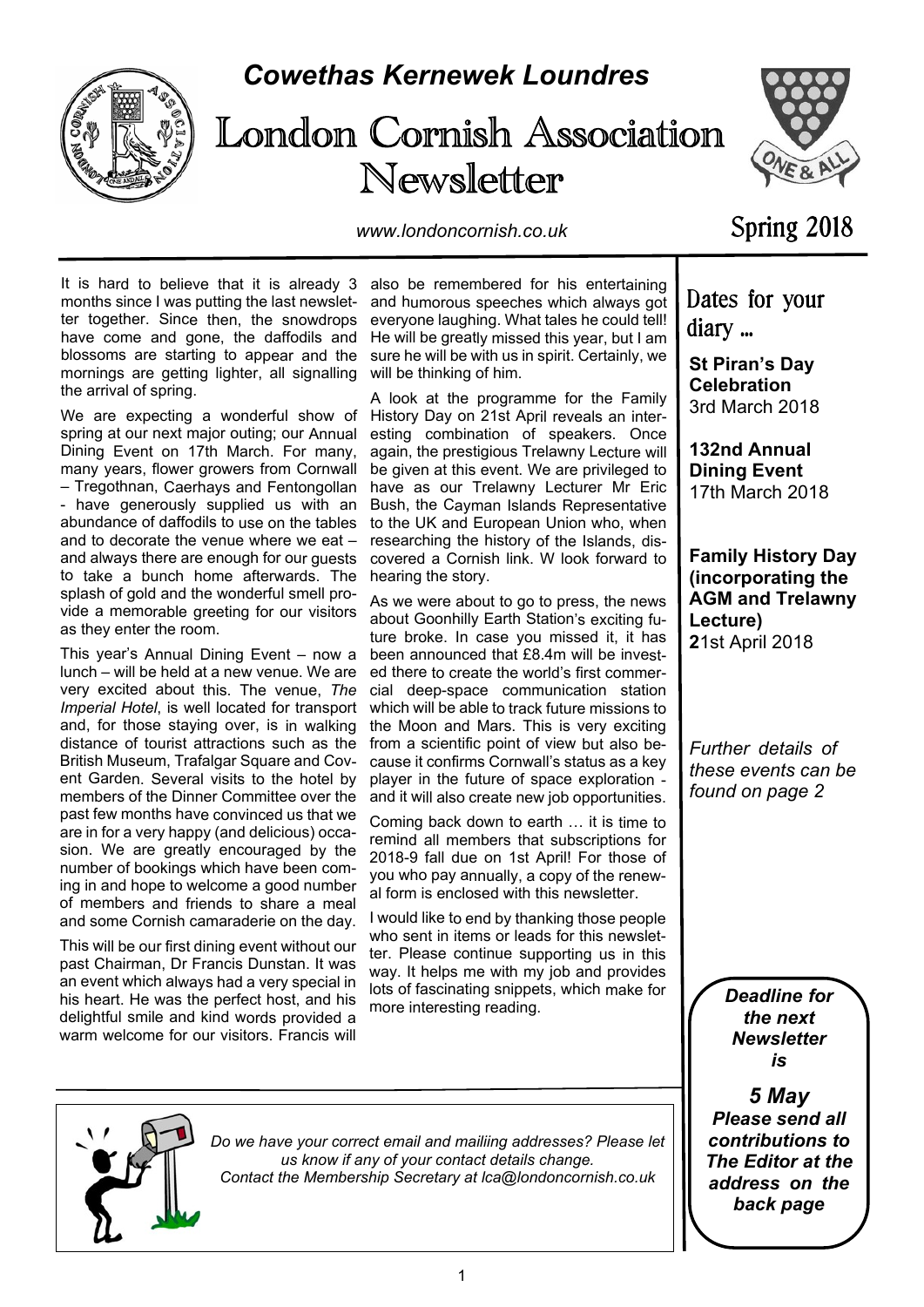# Forthcoming events

#### *A warm welcome is extended to non-members who would like to attend any of the London Cornish Association events.*

#### **St Piran's Day Celebration - 3rd March 2018 1.30pm onwards**

Join us for a celebratory toast to St Piran and share in a taste of Cornwall.

Last March we held our first St Piran's Day Celebration and it was so successful that it was decided to repeat it at the same venue this year.

*Venue:* Level 5 – Southbank Centre, Royal Festival Hall, London SE1 8XX (on the north side of the river)

*Getting there:* The nearest *tube stations* are Waterloo and Embankment. *Mainline Stations*: Waterloo or Waterloo East or Charing Cross

Any member or guest is welcome to join us at this event. **For catering purposes, please let us know if you are coming.** Contact Carol Goodwin on e-mail **Goodwin** on e-mail chynoweth@hotmail.co.uk or phone 0208 303 9054 to *Contact:* Carol Goodwin book a place.

#### **132nd Anniversary Dining Event - 17th March 2018 12pm to 4.30pm**

In the past two years this luncheon event, which replaces our traditional Annual Dinner has been such a success, we are continuing with it in 2018. This is in response to requests from several members who find it challenging to be out late at night and would prefer a lunchtime gathering.

*Venue:* The Imperial Hotel, 61-66 Russell Square, London WC1B 5BB.

*Getting there: Underground: Russell Square Station* (Piccadilly Line) is a 2-minute walk away.

*Train*: King's Cross, Euston and St Pancras Stations are a short walk from the hotel.

*Cost:* £27.50 per person

Tel: 0208 303 9054 Email: chynoweth@hotmail.co.uk

### **FAMILY HISTORY DAY Saturday, 21nd April 2018**

*Speakers:*

### **THE TRELAWNY LECTURE:**

**Mr Eric Bush, JP**

Caymans Islands' Representative to the UK and EU.  *'The Cayman Islands and its links with Cornish families and culture'*

#### **Mr Simon Fowler**

Experienced genealogist and lecturer and a long established author and editor in family and social history. *'Researching Brewery and Publican Ancestors'*

**Venue**:

Bloomsbury Central Baptist Church 235 Shaftesbury Avenue London WC2H 8EP *(nearest underground stations: Holborn or Tottenham Court Road)*

**Time:**

10am to 4.30pm *Please note that there will be a short AGM for LCA members during the lunch break*

**Fee**: £15 for members (including LCA-affiliated societies and Cornwall Family History Society). £20 for non-members. This includes coffee, Cornish pasty & saffron cake lunch and cream tea. Vegetarian pasties can be provided *if ordered in advance*.

#### **Contact:**

For booking or further information: Gill Penny (g.n.penny@btinternet.com; Tel: 01908 316317) Carol Goodwin (Chynoweth@hotmail.co.uk)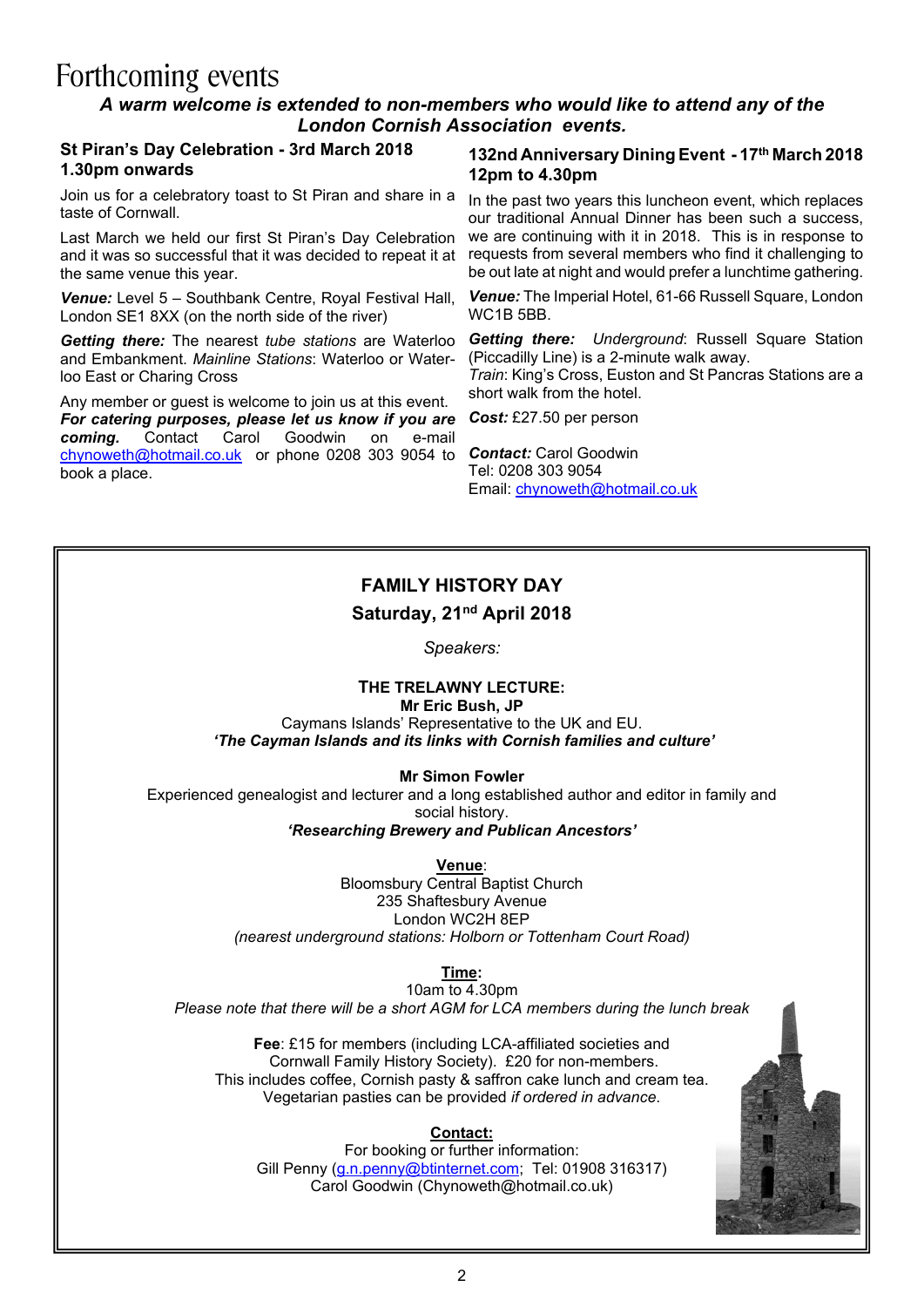# News of Past Events

#### **New Year's Lunch**

Twenty-seven members and friends braved the cold January weather to come to the New Year's Lunch at our ever-popular 'watering hole', *Penderel's Oak*. We were particularly pleased to welcome new members Barry and Anne Dell and special guest Robyn Short who had come all the way from Queensland! Despite a bad case of laryngitis, she kept us entertained with stories of her travels, her Cornish interests and her life in Queensland.

As always, this was a chance to 'catch up' with our 'cousins', something which was clearly enjoyed as for some members, the 'lunch' continued until about 5pm!

Although we had a good number in our party, there were some who have attended in the past who could not be there and were missed. One person we particularly missed was Tony Wakeham who, for many years, was the coordinator of the New Year's Lunch.



*Enjoying the lunch at Penderel's Oak. Robyn Short, our visitor from Queensland is giving the toast!*

### Researching the Cornish Language in the Late 1700s to Early 1900s *by Ben Gilby\**

I am in the very early days of PhD research at the Institute area. Secondly, the example of John Davey who died in of Cornish Studies, based at the Humanities department of the University of Exeter's campus in Penryn, Cornwall. My research, generously supported by the Cornwall Heritage Trust is on *'The Cornish Language: 18th Century to the Early 20th Century'*. This PhD was the culmination of a MA Cultural Geography Research degree in the Faculty of Geography and Earth Sciences at Royal Holloway, University of London, where my dissertation was entitled '*The Renaissance of Kernewek: The Indigenous Cornish Language: 1900 – 2017'.*

#### **My PhD has three main research questions:**

#### **i) What was the reach of** *Kernewek* **in the 18th, 19th and early 20th centuries?**

Within this era in Cornwall, mass emigration was taking place and a vital part of my research attempts to examine the relationships between remaining *Kernewek* speakers and the wider indigenous Cornish groups both within Cornwall and among the diaspora. Discussions that I have had with other Cornish language researchers over the course of my Master's dissertation suggest that there may well have been pockets of *Kernewek* speakers in the area around Summercourt in Mid-Cornwall and Lanherne, near Newquay, as well as some *Kernewek* being spoken and written on the Lizard peninsula much later than previously thought. If research in these particular areas could prove this, then it could, potentially, lead to the east/west model of language retreat being rethought. Lyon (2001) offers potential locations and individuals that would serve as starting points for this particular branch of the research. There are two examples within Lyon's work which I am particularly interested to investigate further. Firstly, the potential identity of the several hundred miners 'using uncouth jargon' (ibid p 11), in 1795 around Flushing, which quite possibly was a form of *Kernewek*. Lyon suggests this group may have come from the St. Day and Carharrack

Boswednack in 1891 (ibid p 18-19). Morton Nance expressed doubts about Davey's use of Cornish, suggesting instead that he picked it up from reading Pryce's work *Archaeologia Cornu-Britannica* but Lyon asserts that he 'would have had a good knowledge of Cornish, learned traditionally at home' (ibid p 19). Due to Davey dying in the late nineteenth century, it would be, potentially highly significant to discover whether or not he had learned the language and, perhaps if he was in a position to speak it or teach it to others.

A final aspect of my research within this first framework, would be to consider whether or not *Kernewek* was used as an example of resistance against the earlier imposition of English – a situation which Gramsci (1971) may recognise as Passive Revolution. It would be particularly fruitful to investigate whether or not there were examples of local figures who were actively involved in the use/promotion of *Kernewek* and attempting to discover their motivation.

#### **ii) How was** *Kernewek* **language use recorded?**

Within this section of my research, I wish to examine the locations of language use with an emphasis on the communications between Cornish emigrants and their families and friends who remained in Cornwall. In terms of the Cornish language community within Cornwall in the period, I wish to examine the relationship between *Kernewek* as a day-to-day domestically spoken language and the influence of some of its words on Cornish dialect within the English language to see the extent to which there may have been a cross-over in this era. Using the existing research of Lyon (2001) as a starting point, it would be worth examining records from areas around the Lizard and Zennor – both locations in which he suggests that the Cornish language may have still existed to a degree throughout the nineteenth century.

Creating interest among the young generations will be vital in the progression of my research, and I am very keen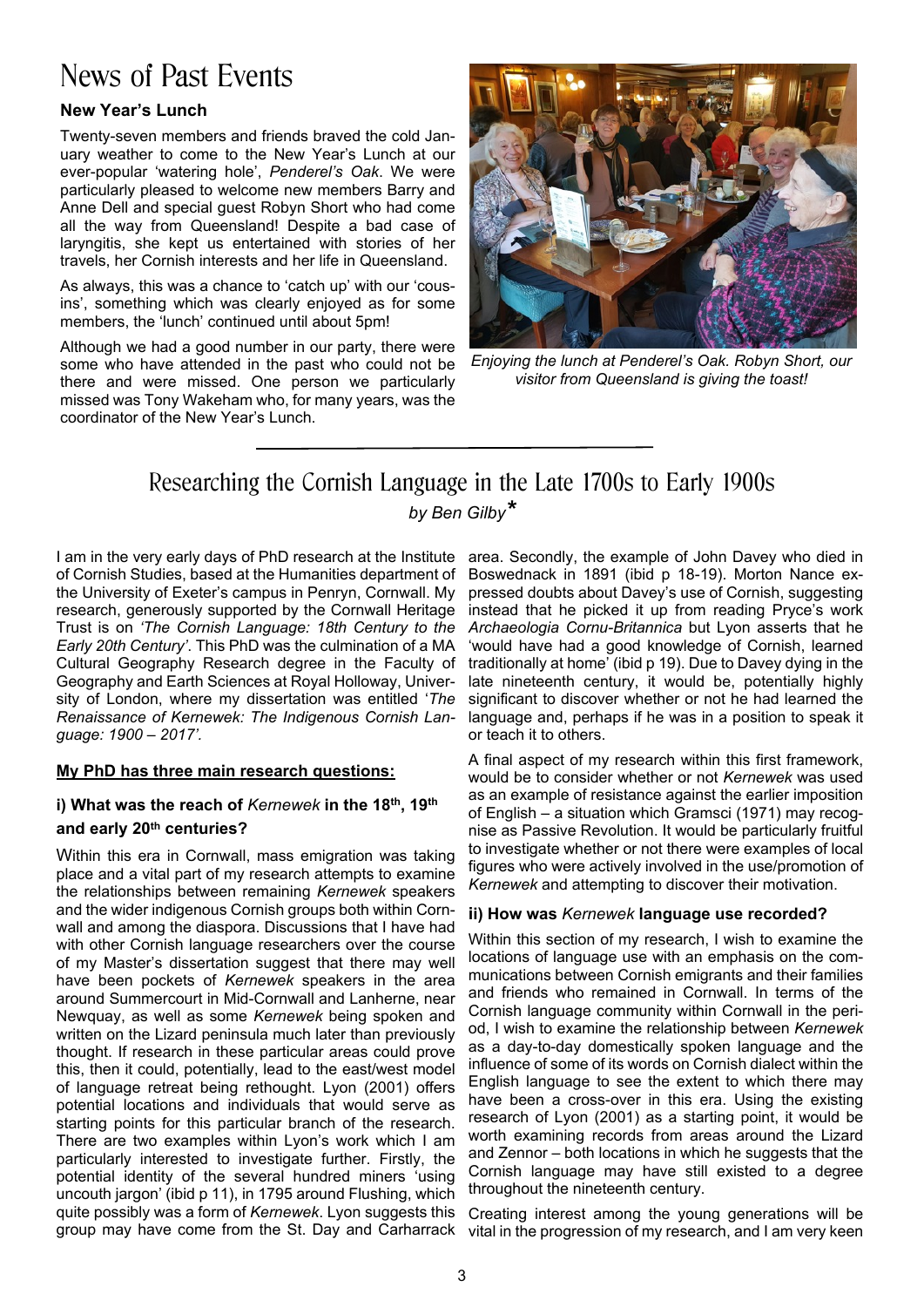to use my experience as a qualified primary school teacher to develop 'Language Detective' sessions with Cornish primary schools in conjunction with the Institute of Cornish Studies and the Cornwall Heritage Trust, to get as many people on board with finding out what their own families may know or what documents they may have. The next generation of Cornwall needs to have some ownership of this research as they will be the ones who will take it forward in the future.

An additional route that my research would take would be to examine the interconnection between Cornish words in the English dialect and the intersection between them. It is highly likely that much of this cross-over took place in the eighteenth and nineteenth centuries. Looking closely at early examples of this, and the people who were writing in Cornish dialect may open avenues to explore whether or not these people may have been communicating in Cornish for longer than had previously been thought. A consideration of gender issues could also prove worthwhile – it is possible that the language use of Cornish women, as a socio-economic group has been ignored, with only the men's language choice being recorded. Research in this area, again, potentially in the form of written correspondence, could unearth evidence of women using *Kernewek* into the nineteenth century.

#### **iii) What relationships were developed with other Celtic groups and nations, particularly Brittany?**

With reference to the Celtic Revival and separate literature surrounding the establishment of the Breton *Goursez,* I believe it is particularly important to research the connections between the Cornish language communities and their Celtic cousins in Brittany. Stoyle (2002) and Spriggs (2003 and 2005) have noted the emphasis placed by Scawen on the loss of links between Cornwall and Brittany having a negative impact on the use of *Kernewek*. Despite this, I believe it would be important to investigate what links remained linguistically, particularly within the maritime and fishing industries in the eighteenth and nineteenth centuries. Attempting to discover use of *Kernewek* by Newlyn fishermen and whether or not they may have used aspects of the language when conversing with their Breton counterparts who began fishing around Cornwall from 1902 could offer some important information.

There has been a long history of trade between the regions of Cornwall and Brittany, but more research is needed to discover what written correspondence took place between the two areas in the nineteenth century. Discovering if any letters or written documents remain in *Kernewek* or *Brezhoneg* and if so, finding out about the identity and roles of the people who wrote them could be extremely worthwhile. It is known that in the post reformation period, there was a translation of saints from Cornwall to Brittany, and records in Breton monasteries could be a potential source of information as well as the public records offices and university libraries and archives in the territory. Preliminary links that I have made with Dr Jean-Yves Le Disez at the Université de Bretagne Occidentale, who co-edited the book *Bretagne/Cornouailles (Britanniques): Quelles Relations?* will prove to be important in this area.

*Ben Gilby*,

PhD Candidate, Institute of Cornish Studies at University of Exeter, Penryn.

Postgraduate Fellow of the Royal Geographical Society

Communications Manager, Penryn R.F.C. Vice-President of the Cornwall R.F.U.

#### **"Deun yn-rag an Vurjestra!"**

*Ben Gilby was Secretary of the London Cornish RFU and regularly contributed Rugby reports before returning 'home' to continue his studies.*

*Do any of our members have any information which would be of use to Ben? If you do, he can be contacted via the Editor whose details are on the last page of this newsletter.*

### And to continue on a Cornish language theme…

#### **You can now use predictive text for your Cornish messages!**

The language app company *SwiftKey* has now added Cornish to the list of languages for which it can predict text and correct spelling. This will enable anyone, from fluent speakers to those just able to hold basic conversations, to communicate more easily whether they are using text messages or WhatsApp.

The Cornwall Council is committed to encouraging people to use Cornish so that the language survives. One of the ways it is doing this is to get involved in the development of this App. Its role has been to assist with the compilation of a list of words to include in the *SwiftKey* dictionary.

Cornwall Council estimates that there are between 300 and 400 fluent speakers of Cornish and about 5000 people with basic conversation skills, all of whom will benefit from this App - and who knows what effect it will have on the use of Cornish for communication in the future.

*Find out more about this app on* <https://swiftkey.com/en/keyboard/android>

### New Members

*We welcome the following new members who have recently joined the LCA:*

Barry and Anne Dell - Richmond Matthew Trevail - East London Nicholas and Fiona Orford-Williams - North London

*Do you know anyone who has Cornish connections – whether by birth, descent or marriage? Why not encourage them to join the LCA? They can obtain an application form from:*

*The Membership Secretary, 'Chynoweth', 1a Dunwich Rd, BEXLEYHEATH, Kent DA7 5EW*

OR

The LCA website - www.londoncornish.co.uk/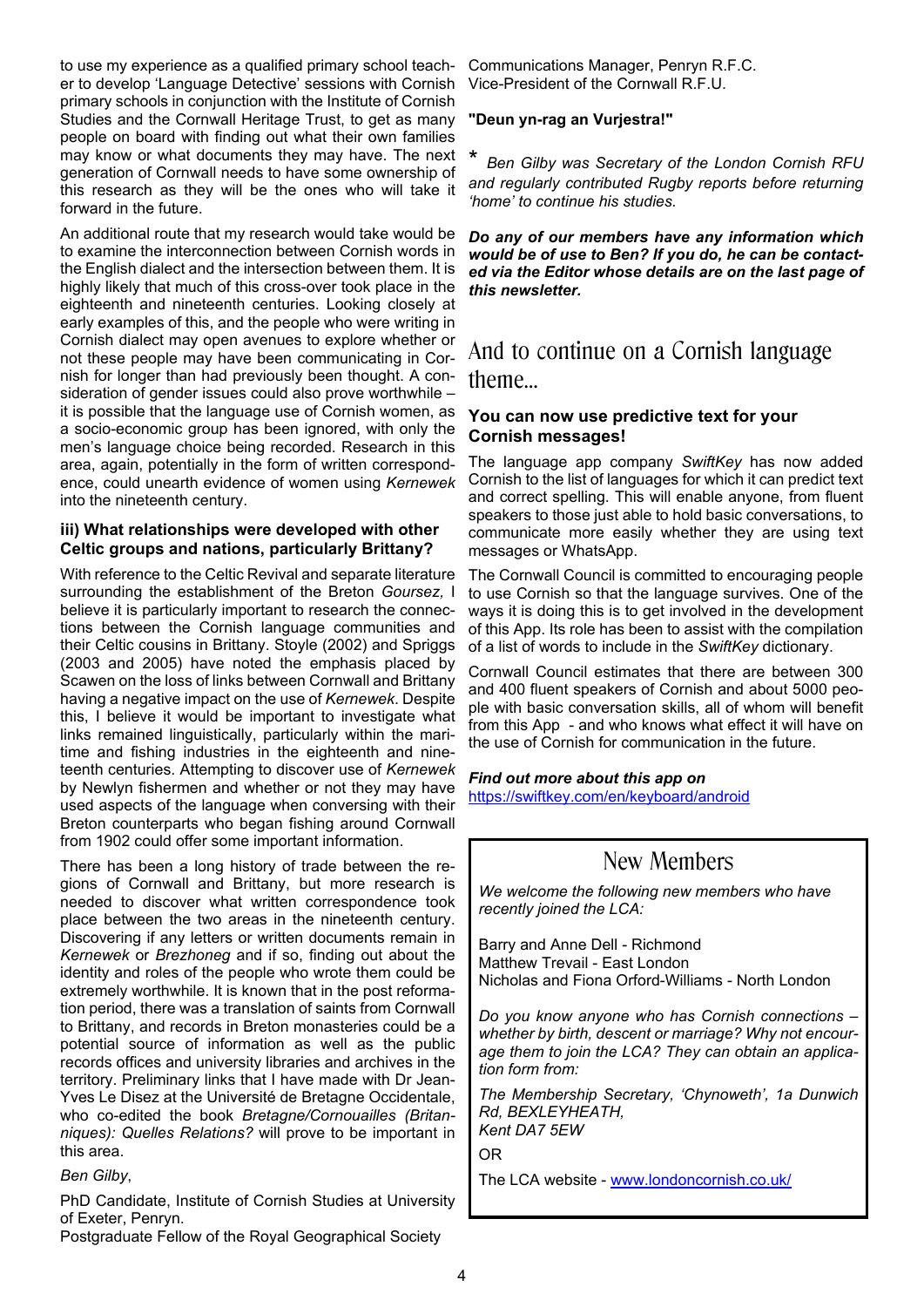### We got there! The LCA is now on Social Media



Exciting news! The London Cornish Association is now on Facebook, thanks to some hard work by our newest Council Member, Chris Richards. Please do have a look, do keep an eye on it . and make sure you *'Like'* our page at https://www.facebook.com/LondonCornishAssociation/

Our Facebook page will be one of the tools we use to publicise and promote the LCA's news and events- so

When I went onto the page, I was intrigued to see a message my son has posted a while ago after he danced the Flora with me!

### Condolences

We were very sorry to hear of the recent death of LCA member, *Fred Hancock*. Fred also belonged to the Bournemouth Cornish Association where he served terms as President and Treasurer. He will be remembered by his many Cornish cousins as someone who was very active in the Cornish world. He was a warm host at Bournemouth dinners and was a popular attendee at the dinners of other Association. One of my most treasured memories is of him performing as a Gilbert and Sullivan sailor in an entertainment put on by Bournemouth CA at *Cuntelles Kernewek 2006*. Our thoughts are with Fred's family and friends and the members of the Bournemouth Cornish Association.



*Sailor Fred Hancock is on the right of the picture*



*L to R: Fred Hancock, Alison Spencer, Colin Spencer, Alison Bastard*

*We have also been sad-*

*dened to hear of two other Cornish cousins who, while not members of the LCA, had a place in our hearts*.

*Colin Spencer* from Midlands Cornish Association passed away in January. Like Fred, he was a regular visitor to Cornish dinners where his wonderful sense of humour endeared him to all who spent time with him. Our thoughts are with Alison, his family and the Midlands Cornish Association at this time.

*Ros Paterson* was the longest-serving bard in Australia and will be particularly remembered for her promotion of Cornish heritage in South Australia and beyond. She was on the *Kernewek Lowender* committee right from its inception and was the first person to be made an Honorary Life Member of KL. She was a member of the Cornish Association of South Australia for many years, including 5 as President. As the LCA editor, I get sent the newsletters of the Australian Cornish associations and over the years have enjoyed reading

about the amazing things she has done to ensure the Cornish legacy in Australia lives on.

We offer our condolences to her family and friends and to the members of CASA.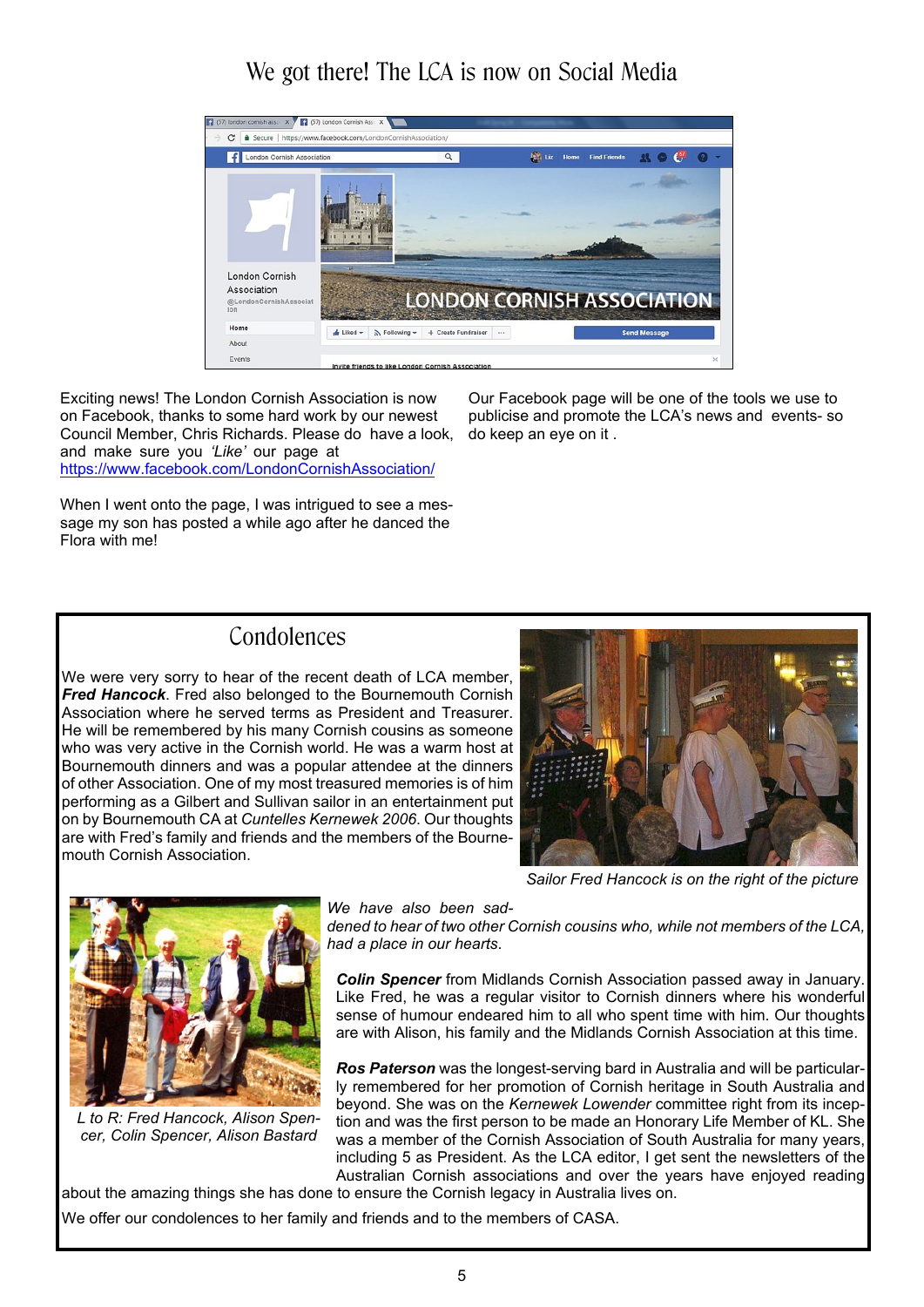### Crime and Punishment in Cornwall in From the LCA Archives… Bygone Days

#### *From the Thames Valley Cornish Association newsletter*

Sheep theft, forging a £2 bank note and killing a ram are just some of the bizarre crimes for which people have been executed in Cornwall – a detailed database has revealed.

A comprehensive list has been compiled of exactly who was executed in Cornwall, when they were executed and for what crime.

The list throws up some unusual entries and heavy punishments, often involving crimes for which people these days would receive a slap on the wrist.

In England in 1820 there were 220 crimes for which people could be issued the death penalty, today there are none.

In addition to those who were actually executed in Cornwall, many were sent to Australia and the colonies, magistrates believing that if the journey didn't kill them then the diseases and other dangers of the new world definitely would. Some people executed were as follows:

- 1549, Nicholas Bowyer Mayor, his part in the rebellion, publicly hanged at Bodmin Mount Folly.
- 1720, Rosevear, riot and theft of grain at Par, hanged at Launceston.
- August 1735, Henry Fellows, housebreaking, hanged at Bodmin Five Ways.
- May 1760, Francis Lafond, highway robbery, hanged at Bodmin Five Ways.
- October 1767, William Pearse, stole from a wreck, hanged at Launceston.
- September 1798, William Howarth, theft of a purse, hanged at Bodmin.
- · April 1812, Pierre Francois La Roche (24), forgery of a £2 bank note, hanged at Bodmin.
- · September 1812, Elizabeth Osbourne (20), setting fire to corn stack, hanged at Bodmin.
- · August 1828, Thomas Pring Coombe (21), two housebreakings, hanged at Bodmin

### A Call for Help…

#### **Researching Cornish Games**

Eden Fish, a student at Falmouth University is doing a project on creating a local Olympic games. The plea for help which appears on the *Federation of Old Cornwall* website is as follows:

*I'd like to find some interesting, unknown and bizarre sports that have ties to Falmouth or Cornwall, that can be celebrated. I've looked at Cornish wrestling and hurling, and was thinking of including some oyster shucking and pasty eating. I've thought about ones connected to the sea - surfing/sailing/rowing. I was wondering if any of you there knew of any others, or had seen any competitions you thought deserved recognition.*

If you have any information which would help with this research, vou can contact Eden at research, you can contact Eden at eden42@googlemail.com

#### **Back then...A social life for One and All in London**

Life for Cornish people in London has changed a lot since 1898 when the LCA was founded. In the early days, *'The City'* was a long way off and the Association became a *'home from home'* for those coming up to work or to attend medical appointments. With transport being a lot more time-consuming in those early days, members were cut off from their family and friends across the Tamar, often for extended periods and so they became dependent on the Association for friendship and entertainment. The membership was large and there an extensive programme of social events and activities. In fact, the Association was a social club rather than just a place where like-minded Cornish folk could spend time together. The old 'yellow books' which the Association used to publish give us some idea of the social programmes of times past. The following extracts from the yellow books published just before and after the war give us an indication of what life was like for members in those days.

#### **1938/9**

Sat Oct  $15<sup>th</sup>$  – Re-union Social and Dance

Tues Nov 15<sup>th</sup> - Lantern lecture by Mr C J King. 'Scillonia' the Charming Islands of the West.

Sun Dec 18th – Ramble in Herts

Tues Jan 17th – Literary Evening. Balloon Debate *'Famous Cornish Characters'.*

Sat 11 March – Sports Whist Drive

#### **1946/7**

A note which appeared at the end of the programme read:

*The Council have very reluctantly decided that, in view of the prevailing food situation in Europe, the present rationing restrictions, and the high charges now being made by Hotels for such functions, it would not be in the National Interest, nor in the Interests of the Association to hold such a social function during the current year.*

*Post-War rationing affected the programme in 1946/7*:

Sat Dec 14<sup>th</sup> – Annual Christmas Party (Subject to derequisitioning.)

Sat Feb 15<sup>th</sup> - Literary Evening - 'Hawker of Morwen*stow'*. Speaker: A L Rowse

There was no dinner that year – presumably due to rationing. Dinners were resumed in 1947/8

#### **1947/8**

Sat March  $20<sup>th</sup>$  – Annual Dinner and Dance

Times have changed a lot since those days. Seventy years later, both the methods of publicity and the types of events we organise have transformed to adapt to changing lifestyles and needs. Our events tend to be less formal and whereas we used to use the printed 'yellow book' to publicise those events, we now use technology – website, facebook and email – and, of course, our newsletters. But even though the types of events and the ways we promote them have changed, the social programme continues to reflect the aims of the LCA laid down in the early days – to *'promote and foster fellowship and goodwill among Cornish people in London and elsewhere'.*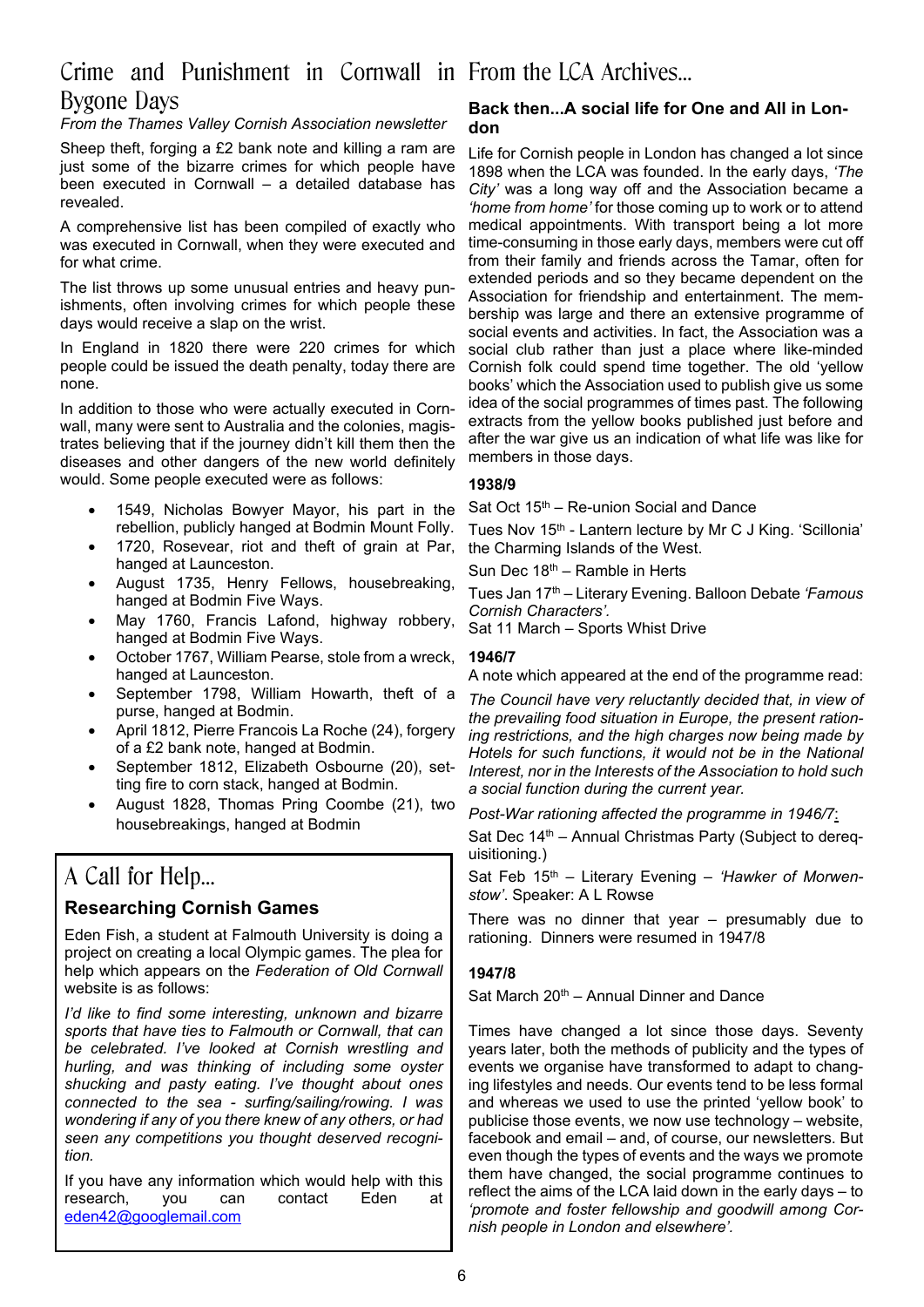## Caiman Capers At The Blue Reef Aquarium

There is a brand new arrival at the Blue Reef Aquarium in Newquay. A male Cuvier's Dwarf Caiman which has been nicknamed 'The Colonel' by the staff has taken up residency in the aquarium's Amazonian exhibit.

Donated by John Harrison of Lost World Reptiles, the young caiman joins the aquariums existing female Cuvier's Dwarf Caiman, Nibbles, who is 16 years his senior. When carefully introduced under the watchful eyes of Blue Reef's trained aquarists it seemed to be love at first sight for the pair. They are getting on really well and are often spotted snuggling up together by the exhibits waterfall.

*'As soon as he got into the water he went straight over to Nibbles who accepted him instantly which was great to see. Often upon introductions there can be territorial arguments between the reptiles, but not with this pair. We are now working on target feeding the caiman so that we can*

*monitor his food intake.*' said Jade Hammond aquarist at the Blue Reef Aquarium.

The Cuvier's Dwarf Caiman or *Paleosuchus palpebrosus* are the smallest species of the crocodilian family with a total length averaging 1.4 m for males and up to 1.2 m for females.

Their size makes them desirable within the illegal pet trade where they are smuggled from South America. They are an extremely dangerous animal and owners are required to have a *'Dangerous Wild Animal Licence'* and strict conditions to keep them. They are best kept by zoo and aquarium professionals.



*'The Colonel' settling in to his new home*

### An Exciting Addition to the Kresen Kernow Archive

One of the newer acquisitions at Kresen Kernow is the archive of the Garstin family of Penzance. These important papers were acquired with the help of Cornwall Heritage Trust, the Friends of the National Libraries and the V&A.

Denis Garstin found himself in St Petersburg during the Russian Revolution. He had been sent there with the British government's Propaganda Mission. His work brought him into contact with the revolution's leaders, and he wrote vivid descriptions of them: *'Trotters [Trotsky] is a funny old bird – an eagle, to be exact.'* Lenin, on the other hand, *'struck me as the biggest force I've ever felt in my life… If you take the usual picture of Shakespeare and bring it to life by putting a smile of cynicism into it – you have Lenin'*.

In July 1918 Denis was ordered to re-join the British Army and was sent to North Russia. On August 10th 1918, he wrote: *'It seems funny that I should be [fighting] against the Bolsheviks, having been so much in touch with them in Moscow...'* In his final letter, sent the same day, he described a *'really swashbuckling & quite successful'* action with his troops.

Five days later, he was killed in action, *'by a bullet from a machine gun which struck his neck.'* He was buried with military honours in Archangel Cemetery. His untimely death, aged only 28, cut short a promising literary career. However, the survival of this treasure trove of letters ensures his talent lives on, as well as giving us a tantalising glimpse into the events that rocked the world a hundred years ago.



### The Morrab Library Celebrates its Bi-centenary

The Morrab Library in Penzance is the only independent library in Cornwall and one of only about 30 independent libraries in the whole UK. This year, it celebrates its bicentenary, having been established in 1818

#### . *The following extract is from the Library's Spring 2018 Newsletter.*

Professor Nick Round recently pointed out that bi-centenaries come along roughly every two hundred years; thank goodness for academia! Thus library work over the past months has very much been about 'the future'. Our 200th anniversary is a wonderful achievement and a Cornish one at that. The Committee, a sub-committee and the staff have collaborated to generate a twelve-month-long calendar of events; these events range from lectures, song and dance, book-making to tin-smelting (there's even talk of a Ukulele tutorial day) and are designed both as a celebration and as a showcase; we want everyone to know how wonderful our library is and what we have to offer. A full programme of events will be available in the library and online shortly. In a world where gloom is endemic our library is flourishing, we are better stocked, brighter and wiser than ever.

The foyer has been freshened up and the Theology Room has been decorated; and a dozen new, comfortable, chairs have now been ordered; the Poetry Room..formerly, and unbelievably, the home of the Photo Archive.. has also been decorated and re-shelved. In the coming months the collection of poetry books donated by the Hypatia Trust will grace the shelves. Very soon the Secretary's Room, Annabelle's 'den', will be comprehensively redecorated and readied for the arrival of the Hypatia's 'Elizabeth Treffry' Collection; focusing on *'Women in*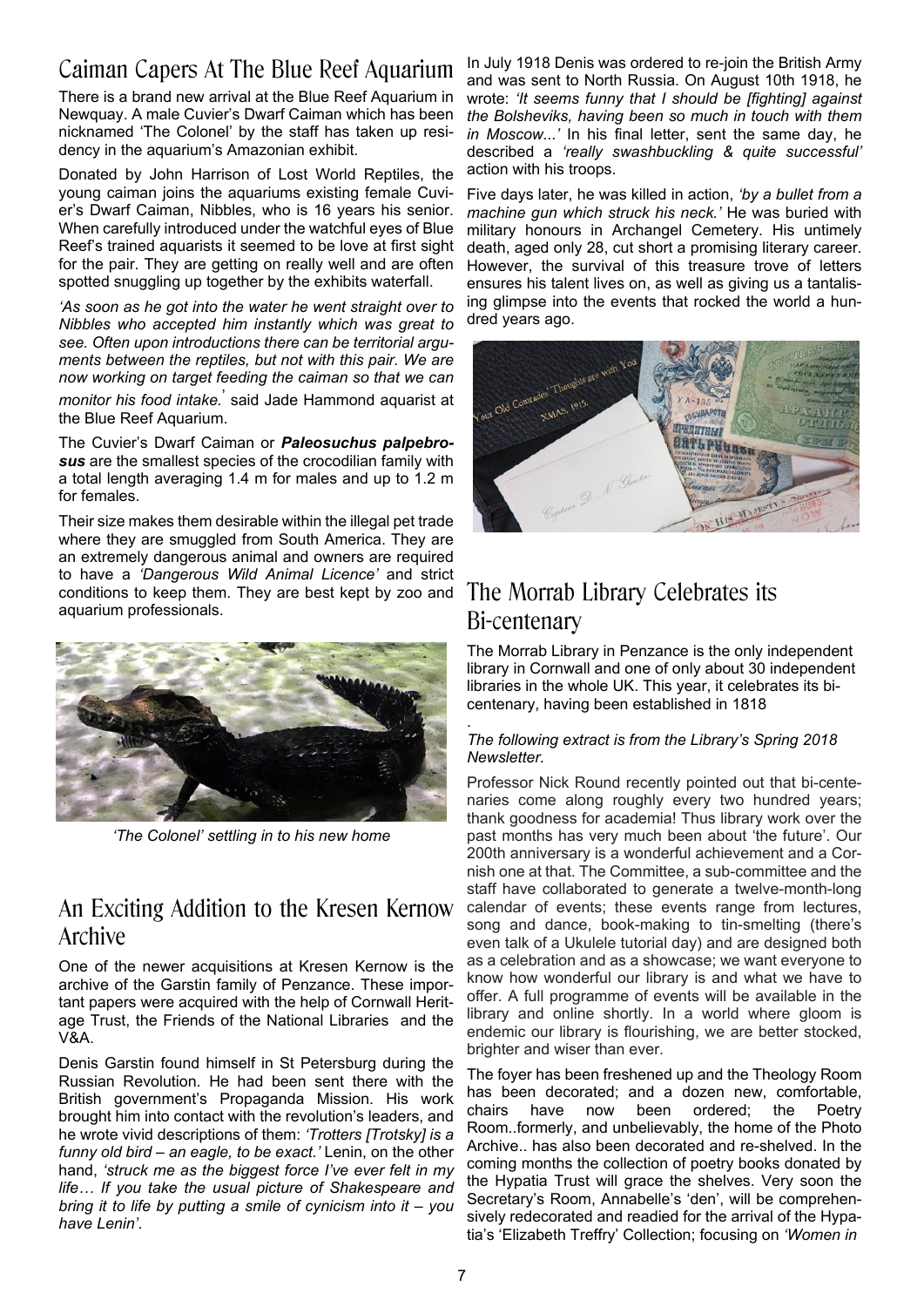*Cornwall'* this 'new' room will be the first major literary addition to the original part of the building since the 1960's.

New cctv and security measures have been put into place and concern regarding the possibility of flooding in the basement has been addressed.

The Photo Archive continues to flourish; the painstaking process of digitising and preserving the collection is well ahead of expected progress. The online presence of the photo archive is well established and is 'hit' many hundreds of times; at the last count the site has been accessed from 54 countries worldwide. We look forward to the first publication from the archive this coming year.

The move towards digitising the book catalogue is progressing; in the coming years a system will develop where individuals can find, on-line from anywhere in the world, the information that is now only available on our card catalogue.

As ever our thanks go to the Myner Trust for its support and very active interest.

2018 will be a watershed year for our library; working together we can ensure that it continues to flourish, that it reaches out, that it is a force for good in our community and the world. Please be part of our big year; attend, spread the word, contribute and enjoy.

*You can find out about the events which they have planned for this year on their website* http://morrablibrary.org.uk/200-year/morrab-200-celebrations/

**\_\_\_\_\_\_\_\_\_\_\_\_\_\_\_\_\_\_\_\_\_\_\_\_\_**

Pick-me-up by Mabel Pearce

So you baint feelin very well Quite tired out, you say. You're always feeling poorly like Wi' edache every day.

Aw my dear Saul, tez wishy, sure nuff, To hear you be took slight. I'd think about-ee all day long And far into the night

I know what tez like in Lunnon town, I daunt abide the place, Folks be always coosin round Life's nothing but a raace.

Do-ee mind yerself with fitty meals Away in that there flat? Or do-ee live pon Fish & Chips And bits o' trade like that?

Or ave-ee started out to slim Wi just a nut for dinner? Or ar-ee workin far too 'ard An daily getting thinner?

You'd best way take an 'ave a change Will-ee bide long-we, fer a bit? A good long stay in Cornish air Should help to make-ee fit.

You've never smelt the golden Gorse Across our windswept Moor Nor gathered purple Lilac blooms Right 'ere, beside our door.

Our orchard's looking 'ansum now. A froth o' pink an white The Laburnum an the Beeches too They make a heavenly sight.

Mind you tez purty quiet yer, Just me and sister Nelly. Them Skiffle bands be miles away An we baint got a telly.

Our interests lie in homely things Which don't cost very much I can't explain - but you may find That they've a soothin touch.

Now, I must must mind to tell-ee too Our sister Nelly baakes. She's famous for 'er Saffron buns An so for Teddie caakes.

Her Tarts and Pies an all 'er Puddens They'll give-ee vim and vigour But when you taste er Pasties - my - You'll soon forget your figure.

Mind daunt-ee now fer goodness saake Decide to cast yer clout. Tez a thing we never do down yer 'Till May be really out.

If you should apt to ketch a cold We'll give-ee Elder Tay But just as well taake care a bit Tez changeable in May.

There's a lot that I could write-ee 'bout But now tez gettin late The pigs be scritshin murder too Tis time they 'ad their mait.

So I must finish up my chores No need fer me to tell-we 'Ow proud we'd be if you mind to come To stay wi' me and Nelly.

*This poem was sent in by Jenny Bray - Niece of the Author, Mabel Pearce who was a Grand-daughter of James Stevens of Penwith (1847-1918) whose selected writings were published as 'A Cornish Farmer's Diary'.* (Read more about this on the next page)

Another of Mabel Pearce's poems *'Our Village'* was published in our Autumn 2016 newsletter. Following this, Jenny Bray was contacted by someone who turned out to be a cousin *(my third cousin once removed – or something like that!)* How exciting that the LCA newsletter has managed to link up distant family in this way.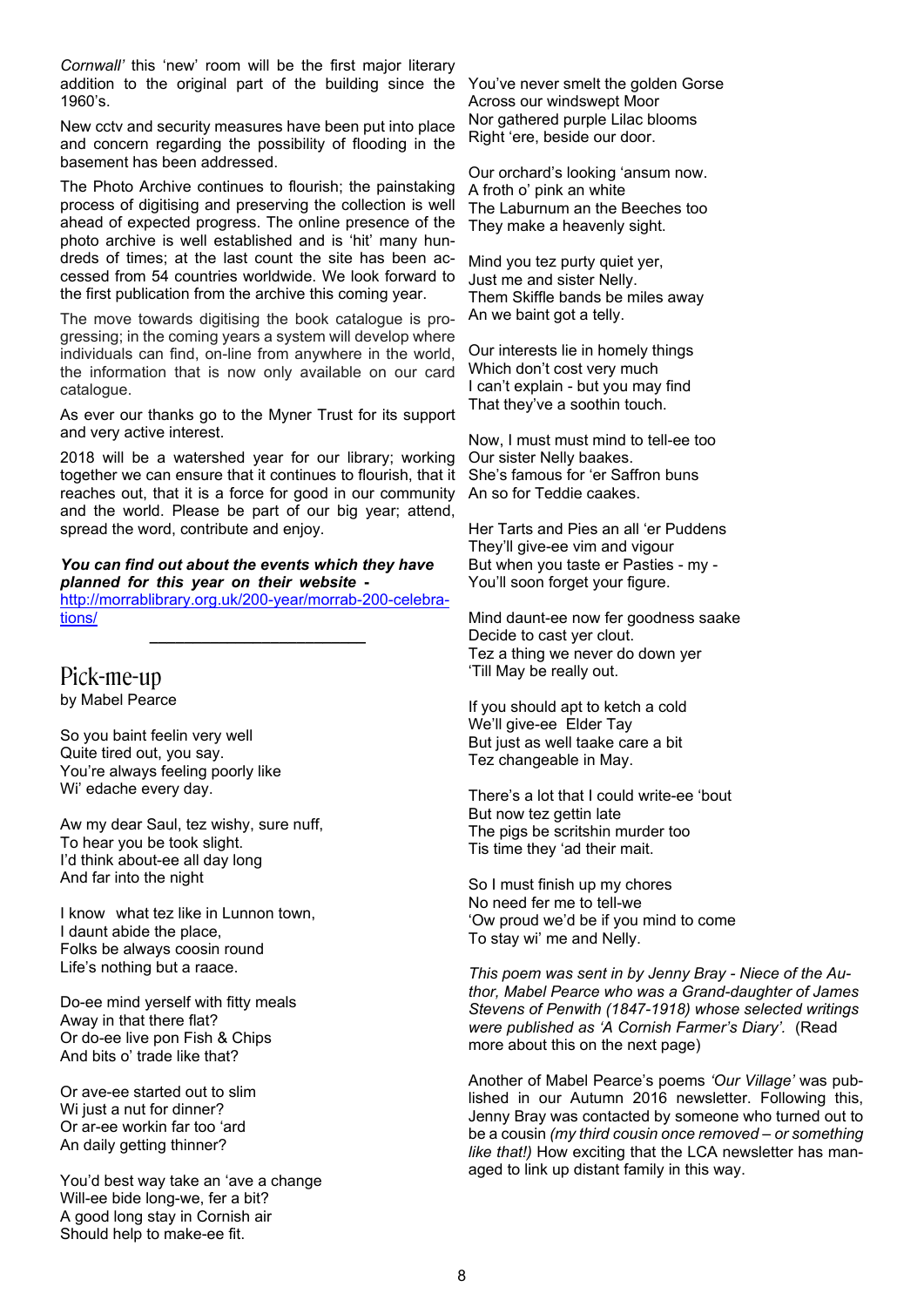### The Diary of James Stevens of Zennor & Sancreed, West Penwith, Cornwall (1877 & 1892-1912)

*If you are interested in the history of West Penwith, this transcription of the diaries of a farmer in the area might be of interest. The following item explains more:*

James Stevens farmed at Foage, Zennor and Sancreed in the late 19th & early 20th centuries. He kept a Diary in 1877 and from 1892-1912, which was originally transcribed and published in 1977 by the late Peter Pool as *A Cornish Farmer's Diary*.

I've now re-transcribed this version, concentrating on entries that could be helpful to people researching individuals and families who lived and worked in West Penwith, Cornwall at this time. I'm also continuing to add background and supplementary information, including family trees.

The Diary could also be useful to anyone with an interest in Cornish local history, national & international events of the time, historical diaries and old farming techniques.

The new version is in PDF format, fully searchable, and contains indexes of over 400 surnames and place names, plus some businesses – these indexes can also be viewed via the menus above.

This is available free of charge, so if you'd like me to email you a copy please contact me. I also have a JSCD Facebook Group (a closed group) which includes photos of people and places connected with the Diary.

#### *A page from the diary*

filled in part of another shaft. July 12. James<br>filled in part of another shaft. Jine of our Children + Unice that lives there makes 6- Honor has been very unwell to day & has had to stay in the bed. her sider Elizabeth came up from lower frage to print the butter. July 13 turn the hey in the audit field lower foage & pooked 10 pooks in it. July 14 mored

### Sufferage in Cornwall

2018 marks the 100<sup>th</sup> anniversary of two important events in the emancipation of women: in February, the *Representation of the People Act 1918* was passed, giving some women over the age of 30 the right to vote and in December, they were able to exercise those new rights during the first general election in which women could have their say.

These events have been in the news a great deal recently, but the focus has usually been on the role played by many of the more familiar players such as Emmeline Pankhurst, Emily Davidson and Millicent Fawcett. We hear little of what was happening in Cornwall.

The Hypatia website - http://hypatiatrust.org.uk/blog/2013/06/20/votes-for-women-in-cornwall includes an article on suffrage in Cornwall which is based on reports which appeared in *The Cornishman* newspaper at the time. It reveals that *Cornish activists*

*enjoyed widespread support, from the dominant Liberal political class and influential religious groups such as Quakers headed by families such as the Foxes of Falmouth.*

*The tragedies of Pankhurst's treatment and Davison's death rallied peaceful Suffragists into action and on Thursday 19 June an amazing thing happened. Seven women gathered at Land's End to start the Suffrage Pilgrimage, a gruelling march through Cornwall and up country to London.*

Parallels were drawn between the Cornishmen who, in 1497 marched to London to protest against war taxes imposed by Henry Vll and this little group of women who were protesting about their rights (or lack of them). Their ultimate destination was Hyde Park where they were to meet up with thousands of other women from across the country for a rally on 26th July 1913. The gruelling walk took them 5 weeks – and as they marched, they carried a banner saying 'Land's End to Hyde Park.'

You can find out more about the Suffrage movement in Cornwall, from a book by Katherine Bradly entitled *Friends and Visitors: a History of the Women's Suffrage Movement in Cornwall 1870-1914* which is published by The Hypatia Trust and available via their website for £5.

### The White Slave Trade in Cornwall

For a period of over 300 years, from the early 17th to the 19th centuries, people living along the south-west coast of England were regularly attacked and enslaved by Barbary pirates from North Africa and sent off to the Arab slave markets of North Africa.

The pirates did not restrict their raids to the sea, but also came onto the land. In August 1625 they raided Mount's Bay, capturing 60 men, women and children. St Keverne was raided frequently and boats coming from Looe, Penzance, Mousehole and other coastal towns were captured, and their crews taken. The scale of the pirate attacks was incredible. By 1640 it was estimated that between 3000 and 5000 English people (including some from Cornwall) were in Algiers. They were sent to the slave markets of the Ottoman Empire where they were bought as labourers or concubines. Some were used to row the pirate's galleys.

In a raid on the Cornish coast in 1645, 240 men, women and children were taken. Initially, there was very little response from the English authorities, but later, parliament sent Edmund Cason to Algiers to try and negotiate the release of some of the slaves. He managed to pay enough ransom for the release of 250 people. In subsequent years, he was able to raise enough money to have another 400 freed.

These attacks had serious ramifications for England's fishing industry because fishermen feared going to sea and were concerned about leaving their families unprotected at home. One can only imagine what this must have meant to a place like Cornwall where fishing was such a vital part of the economy.

Oliver Cromwell showed no mercy in dealing with the pirates. He decreed that any who were captured should be taken to Bristol and drowned slowly. Some pirates set up their HQ on Lundy Island in Devon and this was attacked by the English – but still the raids continued in Cornwall, Devon and Dorset.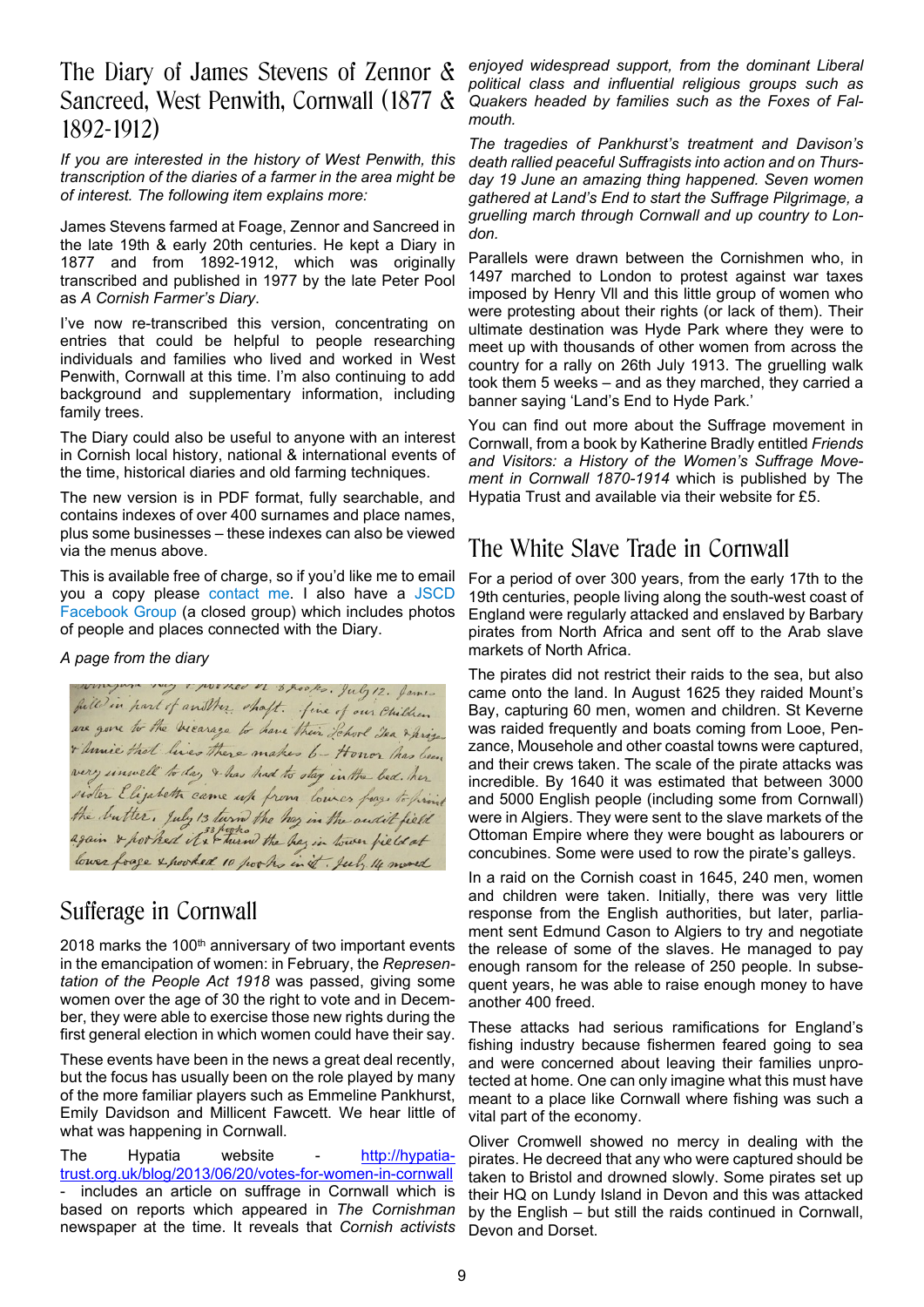In desperation, Sir John Narborough, with a Royal Navy squadron went, in 1675 to try and negotiate a peace deal in Tunis and later, Tripoli. Britain, France, Spain, Netherlands and the USA all fought battles with Algiers. Finally, in an attack by forces from Britain and the Netherlands in 1816, more than 4000 Christian slaves were freed. After this, the pirate raids ended.

In a recent episode of the TV documentary *Invasion,* Sam Willis talks about the invasions of the Barbary pirates, and mentions in particular, the attack on Mount's Bay, stating that the people kidnapped there were the entire congregation worshipping in a church.

Giles Milton has written a book on the white slave trade of the 17th and 18th centuries which includes a description of an attack on Looe. The book can be bought on Marketplace via Amazon. Its details are: *White Gold* by Giles Milton (Hodder & Stoughton)

## Cornwall Takes The Lead In Caring For The Environment

A new project aimed at dealing with the environmental challenges caused by plastic has led to Penzance becoming the first UK town to gain *Surfers Against Sewage Plastic Free Coastline* status. The 'Plastic Free' campaign combines community action, education and political lobbying to tackle single-use plastics in our environment.

To earn its 'plastic free' status, Penzance had to meet five targets, demonstrating its commitment to reducing the use of plastics. These are:

*Strategic.* The Town Council committing to tackling single use plastics at a strategic level

*Business.* Lobbying and encouraging local businesses to ban single use plastics or switch to sustainable alternatives

*Communities.* Engaging with and encouraging other communities, groups and organisations to take action on single use plastics.

*Education.* Rolling out 'Plastic Free Schools' across our town *Positive action*. Holding beach cleans, fundraisers and other awareness raising events.



### News from other Cornish Associations

Lack of space in this newsletter prevents us including much news from other associations. The following is a brief summary of some of the highlights from around the diaspora.

#### **USA**

Pleasing news from the USA is that the *18th Gathering of the Cornish Cousins*, which took place in November, was a great success. Fifty people with Cornish links, gathered for an exciting programme of talks and outings. With its theme, '*If Picks and Shovels Could Talk '* the emphasis was on the history of the area and the impact of the Cornish settlers who came to Gold Hill when gold was discovered in the early 1800s.

Members of the *Cornish Society of Greater Milwaukee* were saddened to hear of the death of Jean Jolliffe who was a co-founder of the Society and who once served as President of the Cornish American Heritage Society. She was also a Bard of the Cornish Gorsedd.

The *Southwest Wisconsin Cornish Society* will celebrate St Piran's Day with a pasty lunch. At this event, they will hear about the programme for the 2018 Cornish Fest, more about the Cornish Gathering in 2019 and *'the truth about the Mousehole Cat'.*

#### **Canada**

At their Christmas party in December, members of the *Toronto Cornish Association* enjoyed *'sumptuous food*'. This was followed by a Cornish quiz, and then *Barbara* read *'a tale her Cornish Grandfather read to the family every Christmas and was never able to complete without breaking down into fits of laughter.'*

In February, members will hear a talk on the Fox Family of Falmouth. This is presumably the same family that supported the suffrage movement (see page 9). Members will celebrate St Piran's Day, as usual, with a flag-raising ceremony at the City Hall in Toronto.

#### **Australia**

In December, Cornish folk from Bendigo, Geelong and Melbourne joined members of the *Ballarat Cornish Association* for their annual Christmas lunch. This was a happy event and '*was a great opportunity to spend time with 'old' friends as well as making new friends.'*

The Association will mark St Piran's Day with a shared lunch. This will be followed by a talk by Neil Thomas from Geelong.

The choir of the *Cornish Association of South Australia* put on their Christmas concert in December, followed by an afternoon tea. They will celebrate St Piran's Day with a picnic at the War Veteran's Home, where they will be able to check on how their Gallipoli pine is doing.

The *Queensland Friends of Cornwall* has been quite active since its change in status. They have enjoyed a couple of meals together and joined their Celtic cousins for a Christmas party in December. They will celebrate St Piran's Day at a beach venue.

The Christmas party of the *Southern Sons of Cornwall* was greatly enjoyed by members. In February, they will hold a lunch and their AGM. Their annual Art Trophy competition will be judged at the same time.

In October, the *Christchurch Branch of the New Zealand Cornish Association* held a meeting in conjunction with the St Albans community choir to celebrate Christchurch Heritage Week. They sang songs from many countries, including Cornwall.

One of the Association's members, Heather was admitted as a Bard lin 2017.

#### **UK**

At the end of November, members of the *Thames Valley Cornish Association* got together for a Christmas gathering in High Wycombe where they enjoyed a delicious meal and some rousing Christmas carols. In January, sixteen of them met up again at the Stafferton Lodge in Maidenhead for their new year's lunch. It was a good chance to spend time together and catch up on news. Planned forthcoming events include a picnic, theatre outing and lunch.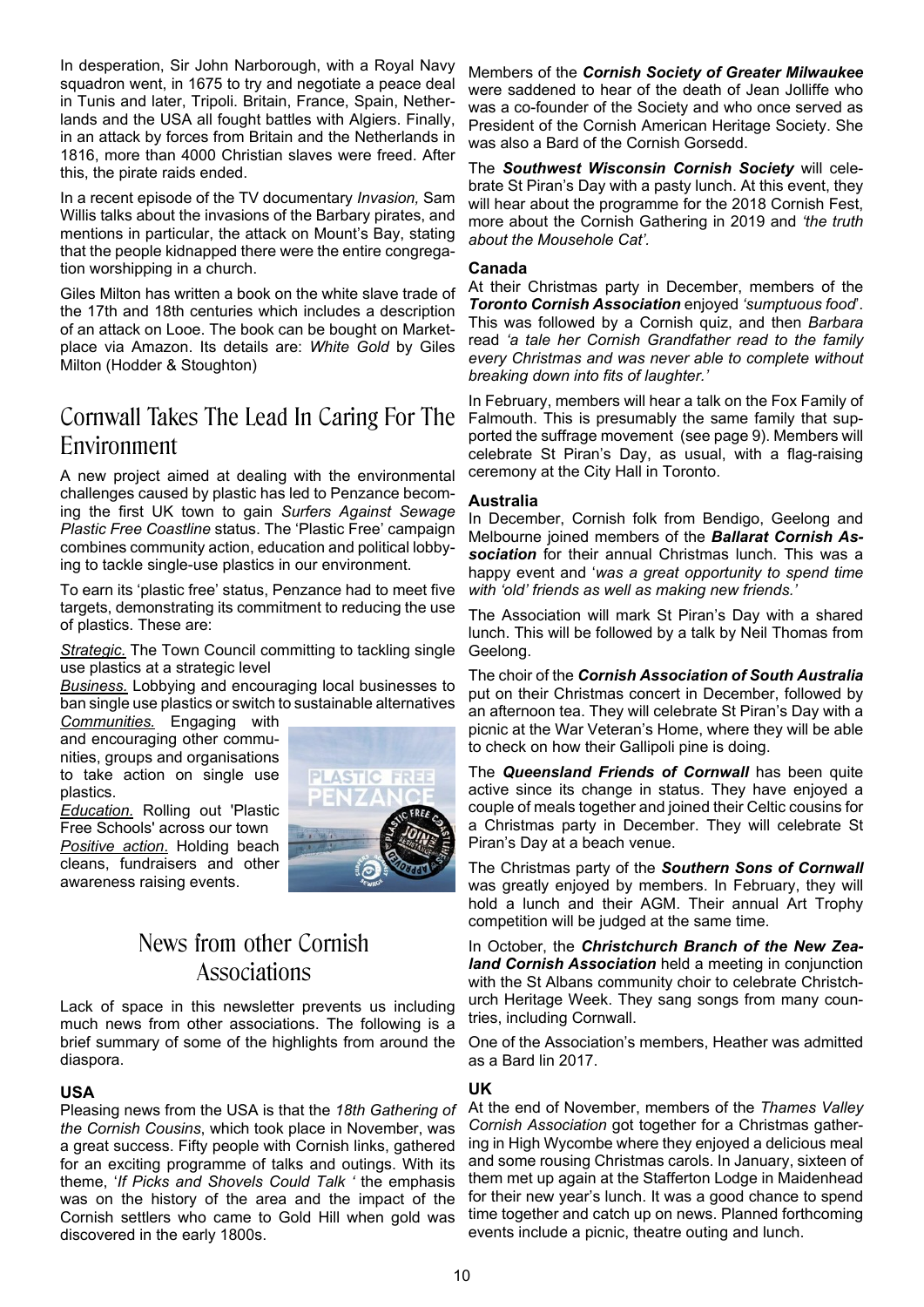# Mem Sec's Meanderings...

Here we are again into another year and, of course, as usual, I have been meandering back and looking at my books where, this time, I found in the *Kelly's Directory of 1897* the following articles about various Cornish towns. (All the grammar is as in the book!). These in fact are only small parts of the historic information for each of the towns ... some of it goes on and on!

On opening the book I saw the following:

*REDRUTH is a market and union town and parish called Dredruith, or Druid's town, with a station on the West Cornwall section of the Great Western railway, 9 miles west-south-west from Truro, 10 miles north-west from Falmouth, 10 miles from Helston, 18 miles north-east from Penzance and 311 miles from London. It is a petty sessional division of Penwith East, rural deanery of Carnmarth, archdeaconry of Cornwall and dioceses of Truro.*

After seeing Redruth I decided to turn to my home town of Hayle and also to my wife Jenny's home territory of Truro. I found the following which I thought was quite interesting:

*HAYLE is a manufacturing town, in the townships and parishes of Phillack, in Redruth union and county court district, and St. Erth in Penzance union and county court district, and is seated by the estuary of the Hayle in St. Ives bay, with a station on the Great Western railway, 5 miles south-east from St. Ives, 7 miles north-east from Penzance and 319 from London, in Western division of the county, hundred of Penwith, petty sessional division of Penwith East. A portion of the parish of Phillack, under the name of St. Elwyn, was constituted a separate ecclesiastical district Feb. 8, 1870, and is in the rural deanery of Penwith, archdeaconry of Cornwall and diocese of Truro.*

*TRURO (Tr-rhiw, the dwelling on the sloping bank or stream) is a city and a municipal borough, head of a union and county court district and a port, with a station on the Great Western railway, 250 miles from London by road and 300 by rail, 23 south-west from Bodmin, 15 west-by-south from St. Columb, 14 west-south-west from St. Austell, 11 north from Falmouth, 9 east-north-east from Redruth, 27 east-north-east from Penzance, 17 north-east from Helston, 34 south-west from Liskeard, 22 south-west from Lostwithiel, and 42 south-west from Launceston, in the Truro division of the county, western division of the hundred of Powder, petty sessional division of Powder West, in the rural deanery of Powder, archdeaconry of Cornwall and diocese of Truro. The city is situated in a valley and comprises the parish of St Mary with part of the parishes of St Clement and Kenwyn and is washed on each side by the two small rivers Kenwyn and Allen, which, after having taken their separate courses to the east and west of the town, unite with a branch of Falmouth harbour commonly called Truro creek or river. At high water the waters form a fine lake, 2 miles in length, extending from Truro to Malpas, commonly called "Mopus"; the channel is of sufficient depth to be navigable for vessels of upwards of 70 tons burthen to the town quay, in the centre of the borough. The customs port extends from the quay down the river to a line drawn from Messick point (limilt of port of Falmouth) to Mylor church. The Cornwall and West Cornwall sections*

*of the Great Western railway join here, and also the branch from Falmouth.*

As I said I found this historic information interesting, but I do not understand it all. Perhaps you do?

Now the following is from the West Briton of October 4<sup>th</sup> 1867:

*THE POST OFFICE - A Parliamentary return shows the following as the number of letters delivered weekly in the Cornish towns:- Bodmin, 3506; Camelford, 149; Falmouth, 10,646; Hayle, 4,074; Launceston, 1,800; Liskeard,3,933; Lostwithiel, 1,643; Penryn, 2,113; Penzance, 8,974; Redruth, 7,329; St. Austell, 3,330; St.Cleer, 420; Truro, 9,758.*

I wonder what it is today? Particularly as so many people now communicate by e-mail and therefore do not use the Post Office's mailing.

Once more I must say, be prepared for the weather. last summer and autumn were different, with many warmer days and then, suddenly, cooler ones. Whatever the weather we will always complain! Just look at this January for instance; one minute it has been warm and dry and then we have heavy rain and in some cases snow. What does it really matter? Although we may try, we cannot control the weather, it has its own cycle of about 13 years some years more severe than others. No matter what we might try to do, it remains cyclic!

Looking at the book *A Geography of Cornwall* which was published in 1854, I found something interesting to read about the weather of Cornwall:

*The air of Cornwall is moist, especially on the coast, but mild and extremely genial. Flushing, near Falmouth, and Marazion, near Penzance, have the fame of being the most sheltered and healthy spots in the county. The wet months of Cornwall are October, November, December, January, and rain falls in great abundance. The average number of fine days in the year is 114: of rainy 164: of cloudy and changeable 87. The spring is late: so are the harvests. The winter is mild: there is seldom much ice or snow, and the range of the thermometer in the west, in the three coldest months, in shelter, is from 44 to 50 degrees. The mean annual temperature at Penzance is 54 degrees. Cornwall therefore possesses one of the most equable climates in Europe.*

Now those were the thoughts of 1854! Do you think it is still like this, or has it changed in the last 164 years?

Well that again is all for now. I hope you have found these *Meanderings* to be of some interest. I trust 2017 was an enjoyable year for you and I wish you all the best for this year.

As always, I ask for your support for the London Cornish Association - so please remember that new members are always welcome. If you meet someone with a Cornish connection. please do refer them to the Membership Secretary whose contact details are elsewhere in this Newsletter.

I wish you all a very good and happy 2018.

Kernow bys vyken

*Graham Pearce,*